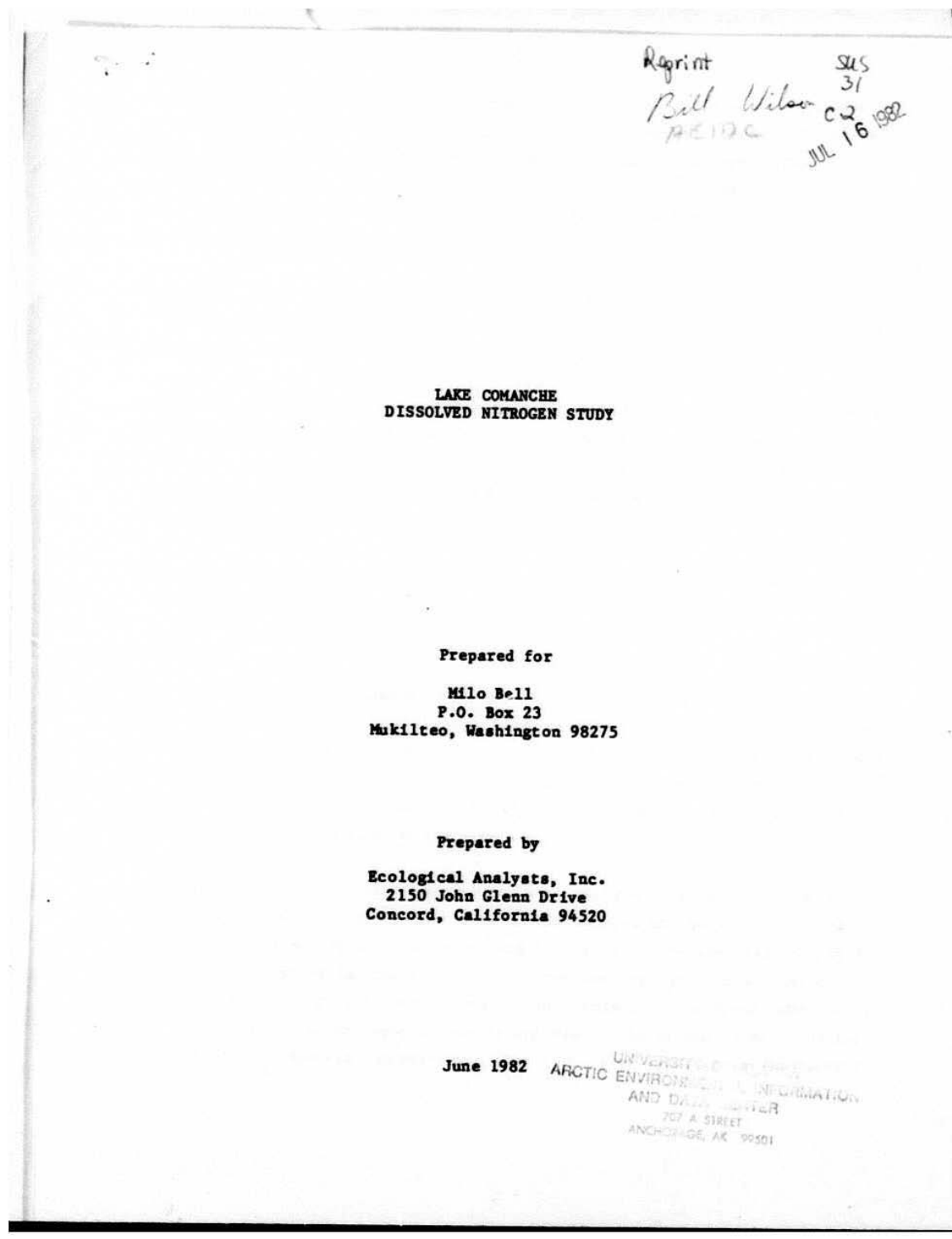Nitrogen gas in the deep water of a reservoir may be slightly super-saturated due to the hydro-static pressure of the overlying water (Wetzel, 1975). Therefore water flowing from a dam with a deep intake may contain a super-saturated concentration of nitrogen. If this excess nitrogen gas is not rapidly released into the atmosphere. it may cause nitrogen gas bubble disease in fish residing below the dam outfall (Conroy and Herman, 1970).

A study was conducted at Lake Comanche Dam, Mokelumne River, California, to determine the efficiency of the Howell-Bunger Valve in removing super-saturated dissolved nitrogen (N<sub>n</sub>) from the dam's tailwater.

The valves spray outfall water into concrete conduits before releasing the water to the stream. This was observed and photographed at Lake Comanche Dam on 28 May, 1981, at a flow of 4000 cfs into the Mokelumne River (see accompanying photos). This creates a turbulent and aerated flow with the purpose of facilitating nitrogen gas release to the atmosphere.

By sampling nitrogen gas in the reservoir near the intake, and at several locations below the outfall valves, the efficiency of the valve was obtained.

## **METHODS**

In order to determine nitrogen gas concentrations at various depths in the reservoir, water samples were collected in Lake Comanche approximately 50 m from the dam directly over the river channel on 28 May 1982. A Van Dorn Bottle was lowered from a boat to collect water samples at depths of 0, 10, 20, 30, and 38.4 m. As reported by East Bay Municipal Utility District the dam intake was at a depth of 38.4 m (126 ft) at the time of the sampling.

Once taken aboard, each sample was poured with minimum turbulence into an airtight bottle and capped in a manner that left no air bubbles in the bottle. Bottles were placed in a cooler for transportation to the lab. Studies conducted by Steve Wilhelms of the Hydraulic Laboratory, U.S. Army Waterway Experiment Station, Vicksburg, Mississippi (personal communication) indicate that brief exposure of deep water samples to atmospheric conditions has little effect on nitrogen gas concentrations. However, he has found that periods of exposure to atmospheric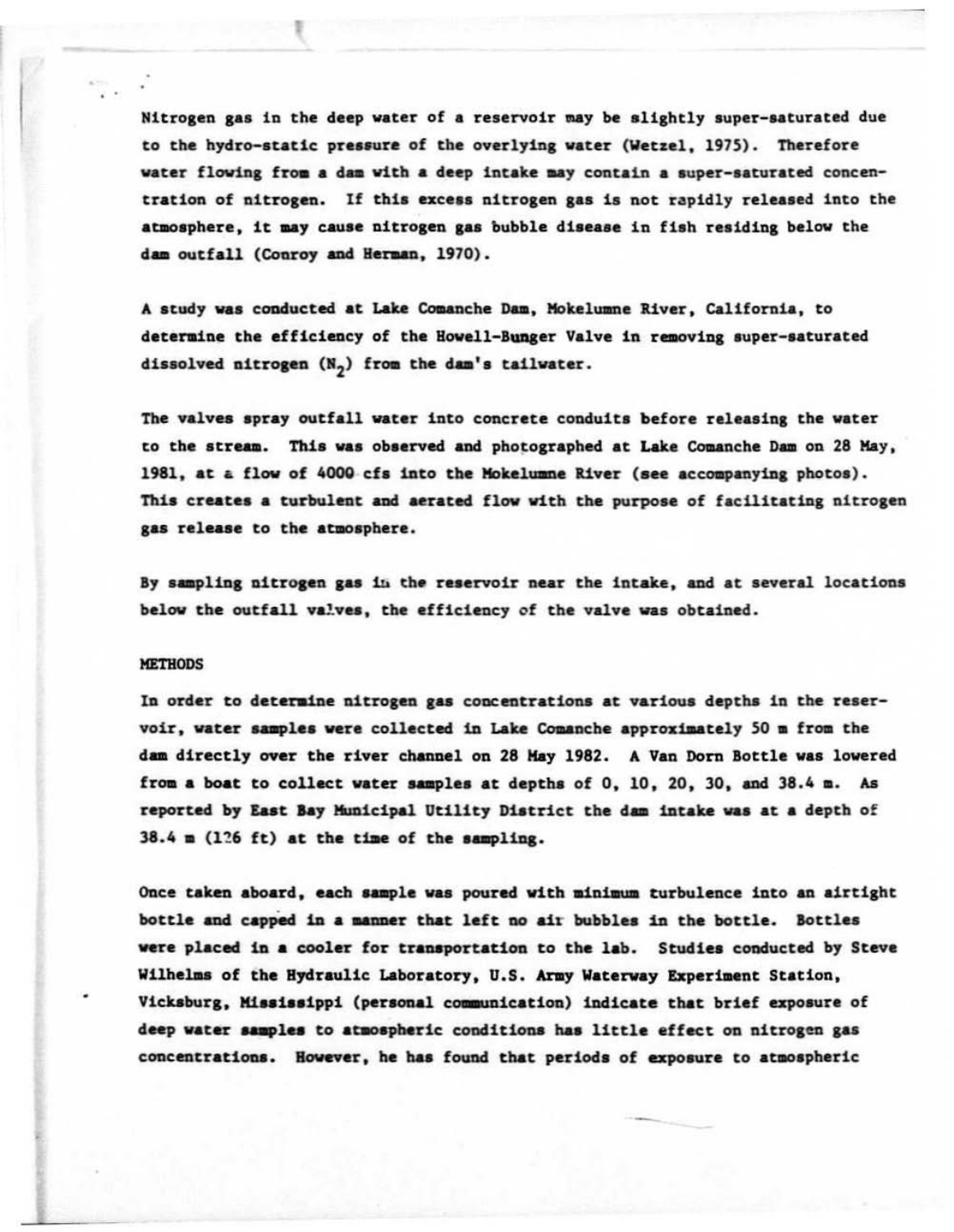air bubbles during transportation can cause significant changes in nitrogen gas concentrations, hence the need for removing all air bubbles before transportation. Excess water remaining in the Van Dorn Bottles was measured for temperature. The atmospheric pressure measured on site at the time of sampling was 753 mm.

At the tailwater below the dam, water was collected by immersing the sample bottles under the water and capping them in a manner that left no air bubbles in the bottles. Samples were taken at the outfall, 100 m below the outfall, and 200 m below the outfall. Water temperatures were taken at each of these locations. Bottles were placed in a cooler for transportation to the lab. At the time of sampling, the outfall flow was 4,000 cfs. The atmospheric pressure was 753 mm.

The water collected was analyzed for nitrogen gas (N<sub>2</sub>) and oxygen (0<sub>2</sub>) in a California State Certified Water lab using a Carle Model 8700 Basic Gas Chromatogram with a thermal conductivity conductor several hours after collection.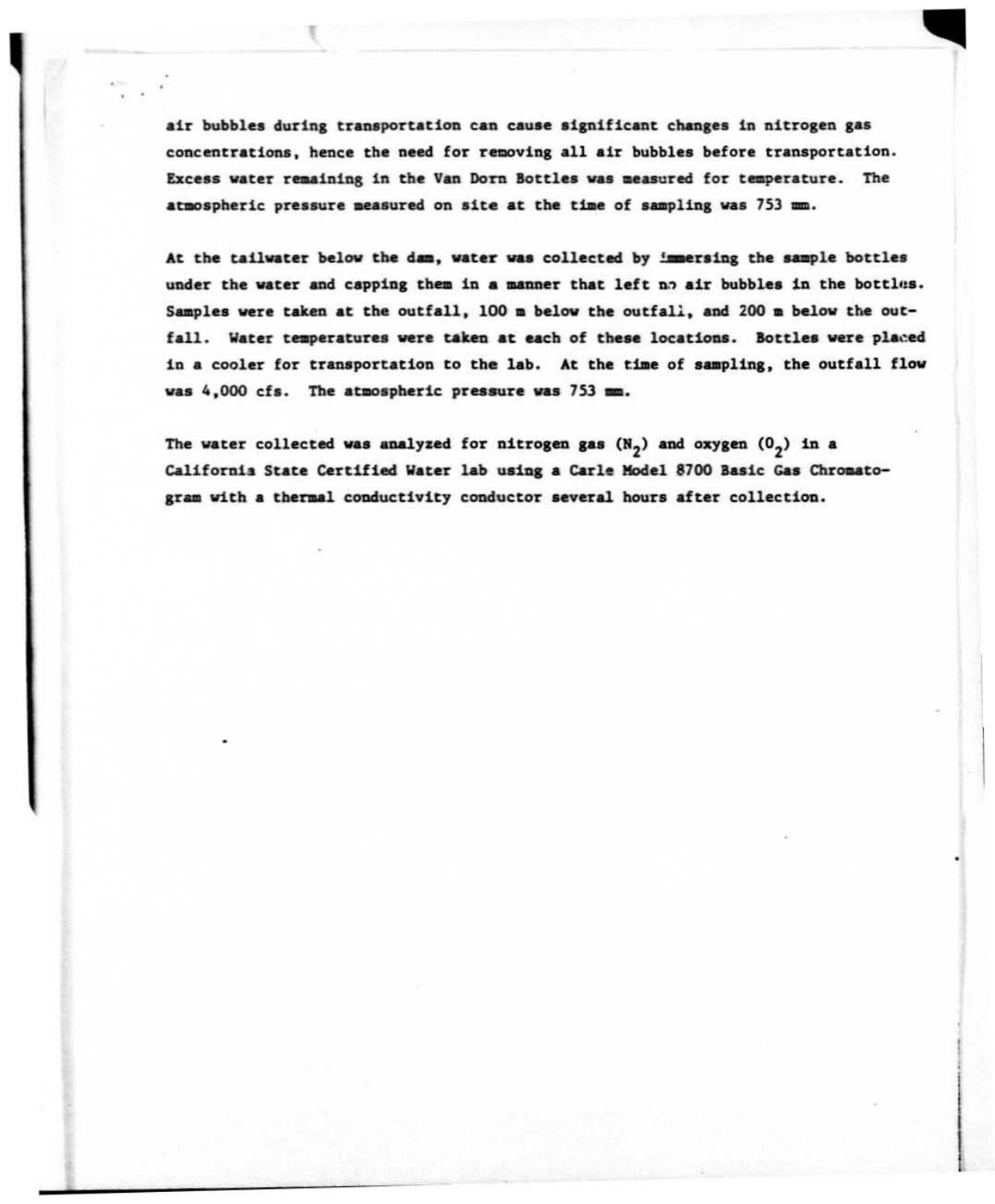## **RESULTS**

| Location                                         | Depth<br>$($ $\blacksquare$ )          | Temperature<br>(°c)                  | N <sub>2</sub>                       |                               | $\mathbf{0}_{\mathbf{a}}$         |                             |
|--------------------------------------------------|----------------------------------------|--------------------------------------|--------------------------------------|-------------------------------|-----------------------------------|-----------------------------|
|                                                  |                                        |                                      |                                      | (mg/1) Saturation             |                                   | (mg/1) Saturation           |
| Reservoir<br>Dam Tailwater                       | $\mathbf{o}$<br>10<br>20<br>30<br>38.4 | 22.0<br>14.5<br>13.2<br>11.0<br>10.0 | 14.9<br>17.0<br>17.3<br>17.9<br>18.5 | 101<br>100<br>99<br>99<br>101 | 9.2<br>9.3<br>10.0<br>10.2<br>9.3 | 105<br>90<br>94<br>93<br>62 |
| At Valve<br>100 m downstream<br>200 m downstream | o<br>0<br>0                            | 10.2<br>10.5<br>11.5                 | 17.7<br>17.3<br>17.9                 | 97<br>95<br>97                | 11.1<br>11.2<br>10.9              | 94<br>98<br>98              |